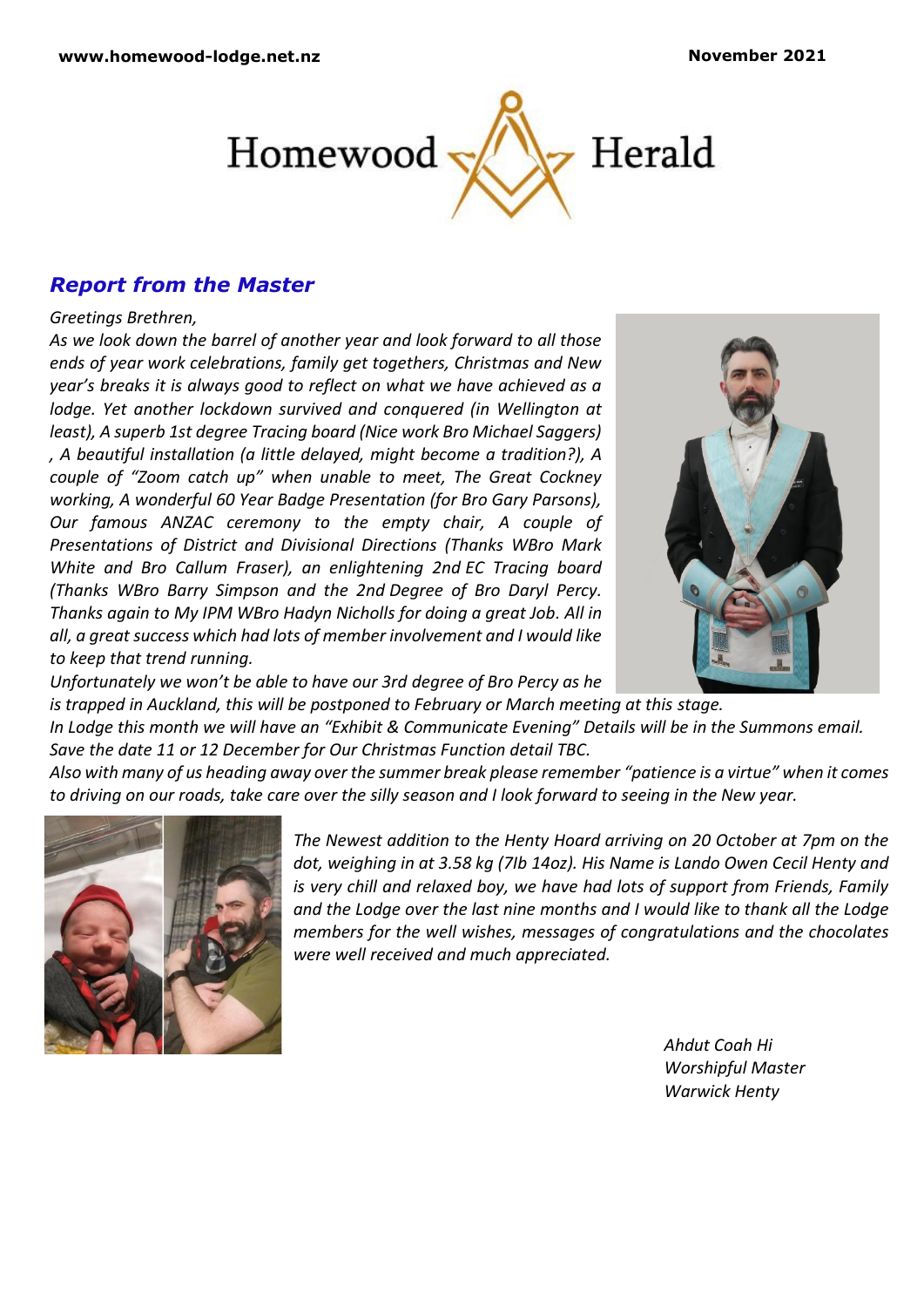

## **Freemasons – Prince Hall Lodges**

Throughout North America, the Caribbean and Europe there are Freemasons whose lineage began here in Boston in 1775, when Prince Hall and 14 other freed black men secured a charter to join the international association. The history of the Prince Hall Masons is exceptional, especially given the time in this country when the Lodge was founded. On March 6, 1775, Prince Hall and 14 freed black men were made Masons by Worshipful Master John Batt of Army Lodge No. 441 of the 38th Regiment of Foot of the British Army. The Army Lodge's Charter was under the Grand Lodge of Ireland Constitution.

As a new Master Mason, Prince Hall petitioned membership in the Masonic Lodges headed by colonists, but all his petitions were rejected. When the British Army left Boston in 1776, this Lodge, No. 441, granted Prince Hall and his brethren authority to meet as African Lodge No. 1 (Under Dispensation), to go in procession on St. John's Day, and as a Lodge to bury their dead; but they could not confer degrees nor perform any other Masonic "work."

Besides Hall, the other black Masons were Cyrus Forbes; Bristol Stenzer; Thomas Sanderson; Prince Taylor; Cato

Gardner; Boston Smith; Peter Best; Fortune Howard; Prince Reed; John Carter; Peter Freeman; Benjamin Tyler; Cuff Bufform; and Richard Tilledge. For eight years these brethren, together with others who had received their degrees elsewhere, assembled and enjoyed their limited privileges as Masons.

Thirty-three Masons were listed on the rolls of African Lodge No.1 on Jan. 14, 1779. Finally on March 2, 1784, Prince Hall petitioned the Grand Lodge of England, through a Worshipful Master of a subordinate Lodge in London (William Moody of Brotherly Love Lodge No. 55) for a warrant or charter. On Sept. 29, 1784 a charter was issued to the African Lodge, making it a regular Lodge with all the rights and privileges of any Lodge in the world.

The Warrant to African Lodge No. 459 of Boston is the most significant and highly prized document known to the Prince Hall Masonic fraternity. It was delivered in Boston on April 29, 1787 by Captain James Scott, brother-in-law of John Hancock and master of the Neptune. African Lodge of Boston became the "Mother Lodge" of the Prince Hall Family.

All of this took place at a time in American history when it wasn't safe for black men to be speaking with, much less asking for favors from, the British.

But it was also a time when free black men very much needed a means by which to advance the cause of black equality. Boston was a major port for selling slaves in the North. Black Codes were enacted by all the colonies, curtailing the movement of blacks, both free and slave, especially after dark.

Prince Hall looked to the Fraternal Order of Free and Accepted Masons because the chief purpose of Freemasonry is benevolence and charity to all mankind. Hall was convinced that Freemasonry's ideals for the betterment of man made it an ideal organization to advance the cause of black equality in the colonies.

Today, the Prince Hall Masonic Order spans across all 50 states in the U.S. as well as Lodges in Canada, the West Indies, the Bahamas, Europe, and Asia. There are over 250,000 Prince Hall Masons worldwide, working in more than 5,000 Lodges that can trace their roots to African Lodge No. 459 which, as the Prince Hall Grand Lodge of Massachusetts, is located here in Boston, at 24 Washington St. in Grove Hall.